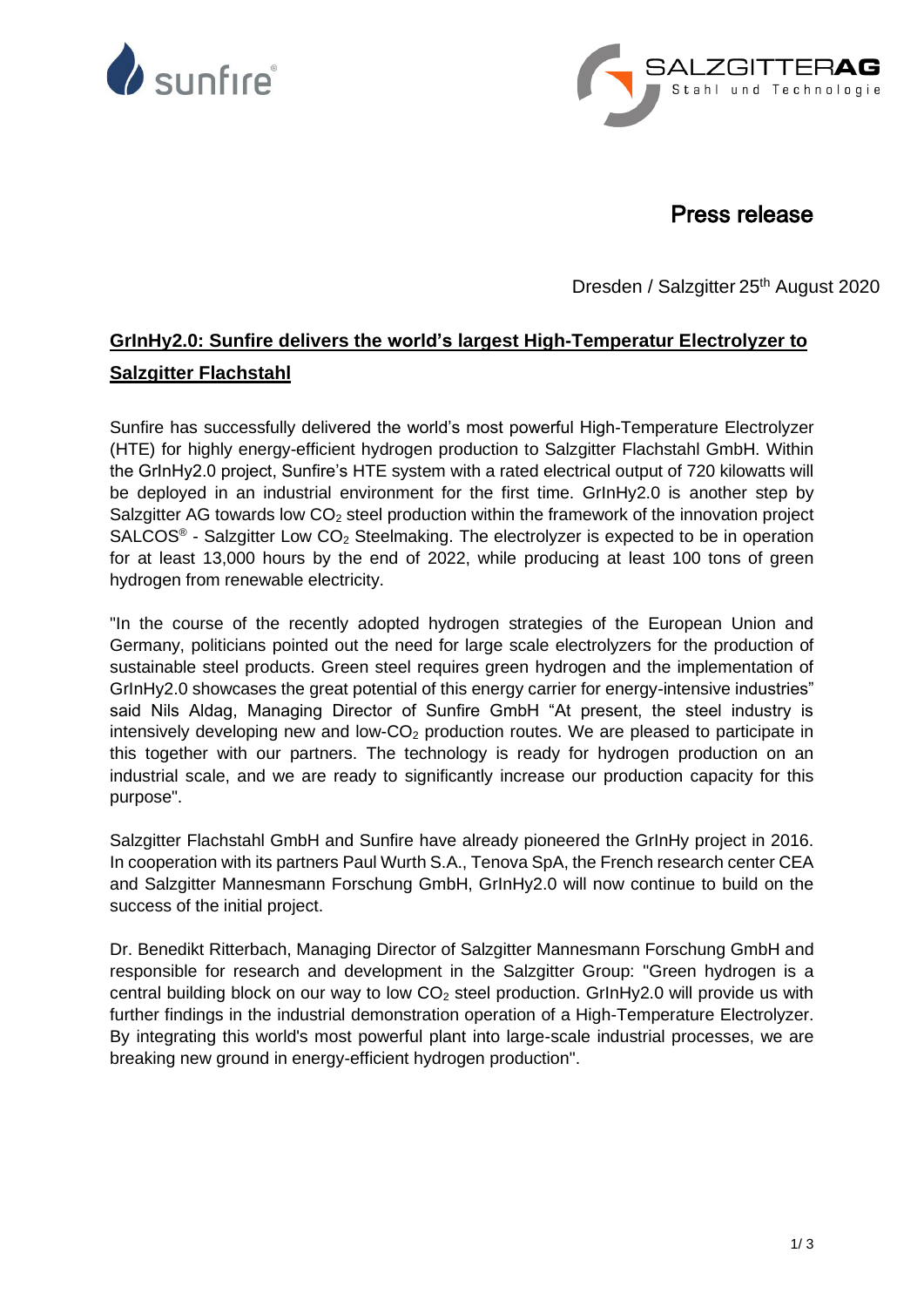



This project has received funding from the Fuel Cells and Hydrogen 2 Joint Undertaking (JU) under Grant Agreement No 826350. This Joint Undertaking receives support from the European Union's Horizon 2020 Research and Innovation programme , Hydrogen Europe and Hydrogen Europe Research.



# About Sunfire

Founded in 2010, Sunfire GmbH develops and manufactures High-Temperature Electrolyzers (SOECs) and High-Temperature Fuel Cells (SOFCs). The company employs a workforce of 170. High-Temperature Electrolysis is a process used to produce valuable hydrogen from water. It is particularly efficient and is powered by renewable electricity. In the latest version, High-Temperature Electrolysis can reactivate not only water but also  $CO<sub>2</sub>$  and thereby convert exhaust gases directly back into a clean raw material which can take the place of oil or natural gas. This means that the entire transport sector and many industrial processes which are currently dependent on oil, gas or coal can become uncompromisingly sustainable and  $CO<sub>2</sub>$ -neutral.

For more information please visit [www.sunfire.de](http://www.sunfire.de/)

### About Salzgitter

Salzgitter AG is one of Europe's leading steel and technology groups – with external sales of around 9 billion euro, a workforce of over 25,000 and just under 160 national and international subsidiary and associate companies. It is comprised of the Rolled Steel, Plate/Sections, Mannesmann, Trading and Technology business units. Salzgitter Flachstahl GmbH is the largest subsidiary, producing a broad range of high-quality special and branded steels for demanding customer segments such as the automobile industry. Salzgitter Mannesmann Forschung GmbH is the central research unit supporting the steel activities of the Salzgitter Group.

Details of the Salzgitter Group are available online at [www.salzgitter-ag.com.](http://www.salzgitter-ag.com/) Information about the GrInHy and SALCOS projects is available at [https://salcos.salzgitter-ag.com](https://salcos.salzgitter-ag.com/) and [http://www.green](http://www.green-industrial-hydrogen.com/)[industrial-hydrogen.com](http://www.green-industrial-hydrogen.com/)

#### About Paul Wurth

Headquartered in Luxembourg since its creation in 1870, the Paul Wurth Group is an established technology provider for the global ironmaking industry. Paul Wurth is a leading market player for the design and construction of complete blast furnace and coke oven plants. Direct reduction plants, environmental protection solutions and recycling technologies complete Paul Wurth's product portfolio. Presently, the company is focusing on the development of innovative solutions for leading the decarbonisation of the metals industry. With more than 1500 employees, Paul Wurth is active worldwide, operating entities and affiliated companies in the main iron and steelmaking regions of the world.

For further information, please visit [www.paulwurth.com](http://www.paulwurth.com/)

#### About Tenova

Tenova, a Techint Group company, is a worldwide partner for innovative, reliable and sustainable solutions in metals and mining. Tenova, including its TAKRAF affiliates, leverages a workforce of over 2,500 forward-thinking professionals located in 19 countries across 5 continents, who design technologies and develop services that help companies reduce costs, save energy, limit environmental impact and improve working conditions.

For more information please visit: [www.tenova.com](http://www.tenova.com/)